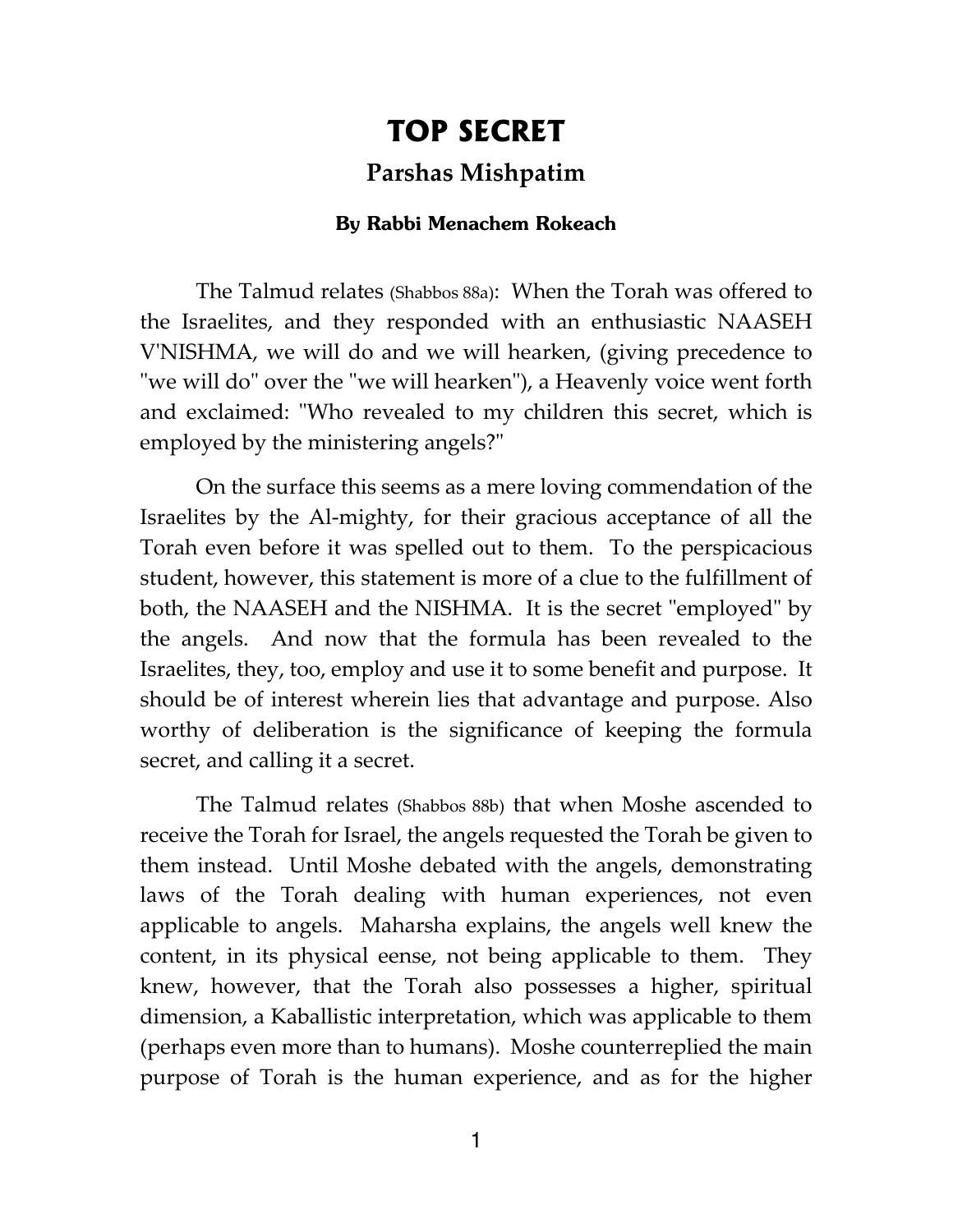Kabalistic references, they would include that too, to the level they can reach.

Moshe's triumph, it seems, was conditioned on his recognition of endlessness in Torah wisdom, just as the Author of Torah is סוף ןיא , beyond limits. The angels, too, have limited knowledge of the סוף אין (Hashem's limitless wisdom) but they are more conscious of their limit since their comprehension is in the area of limitlessness of Hashem.

This may be the intent of the Talmudic teaching, upon the passage "The lips of the priest guard knowledge, and Torah they shall seek from his mouth, for he is a messenger, MALACH, of Hashem" (Malachi 2:7). The Talmud comments "if the teacher is like an angel, MALACH, you may seek Torah from his mouth (Chagiga 15b). The sublime task of a Torah teacher is to imbue the student with the feeling that while comprehending a Mishna or a Rashi in Chumosh, he is in touch with the limitlessness of Torah, similar to the angel whose connection to Torah is in the realm of vastness beyond limits, which even to them remains a secret.

This explains the conclusion of the Bracha recited every morning before learning Torah "Hamelameid Torah" (Bless... Who teaches Torah to His people Israel). The consciousness of the vast insights that remain "secret", until more mental strain, for deeper comprehension, regards him as a disciple of Hashem Himself, Who is Melamed. (See this writer's essay in Hapardes Tishrei 5758 .(המלמד תורה לעמו ישראל entitled

By responding NAASEH before NISHMA, committing themselves to observe the laws without prior questioning and ascertaining the reasons, nor even the facts, the Israelites have raised themselves to the level of angels, touching upon the secret insights of, and reliance upon, the אין סוף. For it was a complete submission to the will of the Al-mighty, without asserting their own human logic.